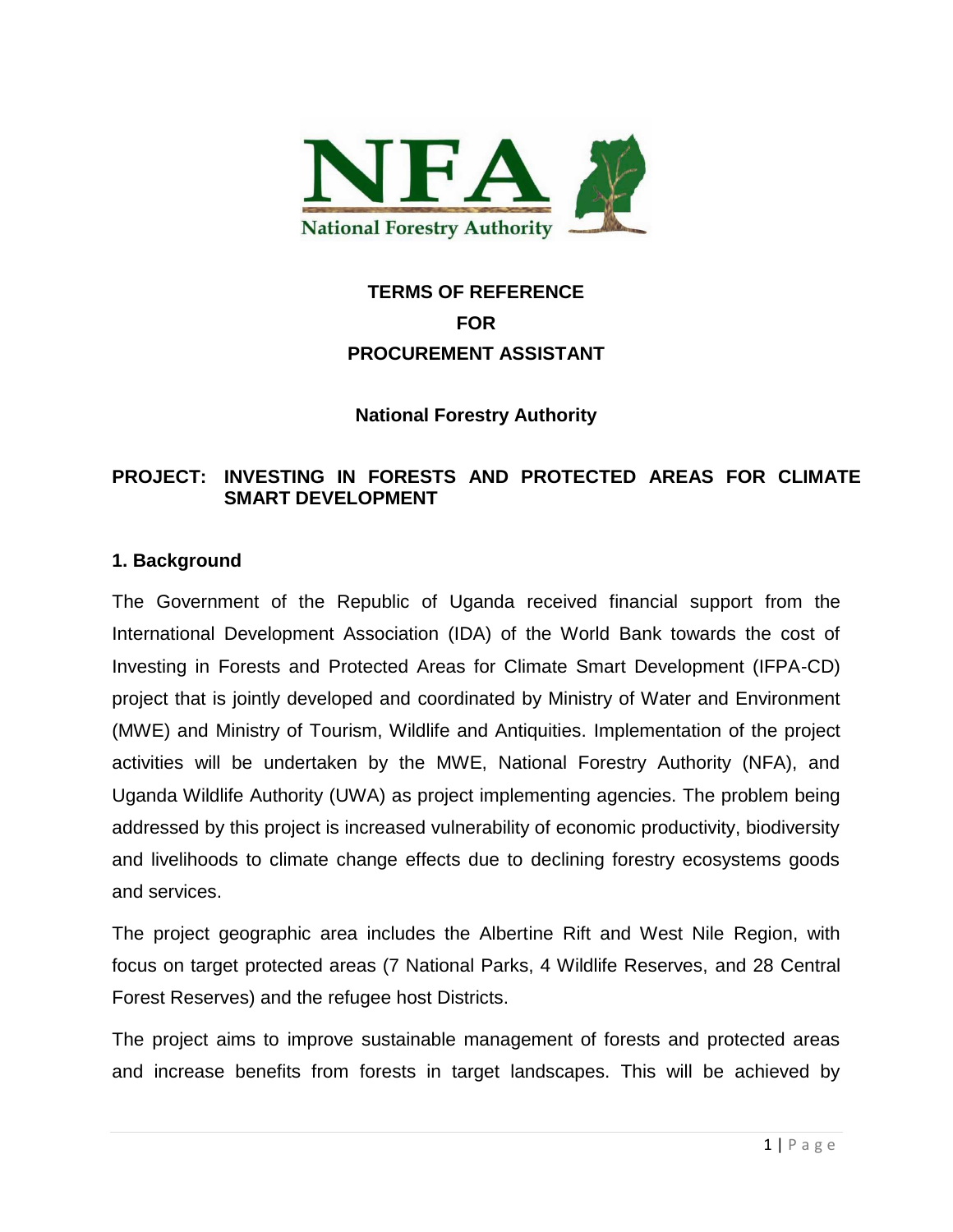undertaking integrated interventions by MWE, UWA, NFA, and targeted Districts Local Governments.

NFA intends to hire a Procurement Assistant to provide support to the Procurement Manager for smooth coordination and management of procurements under the project.

## **1. Objectives of the Assignment**

The main objective of this assignment is timely implementation of the procurement plan through efficient and effective procurement processes to guarantee timely acquisition of goods, works and services. The Project Procurement Assistant is expected to support a procurement management system for the IFPA-CD project that adheres to the World Bank Procurement Regulations and other requirements stipulated in the Project Documents.

#### **2. Reporting Requirements**

The Procurement Assistant will report to the Procurement Manager at NFA and will be accountable to the NFA Institutional Focal Point Person for the project.

#### **3. Key duties and responsibilities**

The Procurement Assistant will;

- a. Ensure timely preparation/updating, and submissions of the project Procurement plans for review and approval of the World Bank.
- b. Assist in preparation of bidding documents for acquisition of goods, works and nonconsulting services, and the Request for Expression of Interest (REOI) and Request for Proposal for consulting services.
- c. Ensure that procurement procedures follow those prescribed in the World Bank Procurement Regulation and the Project Implementation Manual
- d. Participate in Evaluation of Expression of Interest, Quotations, bids and Proposals.
- e. Assist in preparation of submissions to the Contracts Committee.
- f. Coordinate/make arrangements and participate in Contract negotiations for consultancy services and technical discussions for goods and Works where applicable to provide technical guidance.
- g. Prepare draft contracts for Contracts Committee and IDA review, obtain clearance of contracts from the Solicitor General and ensuring timely signing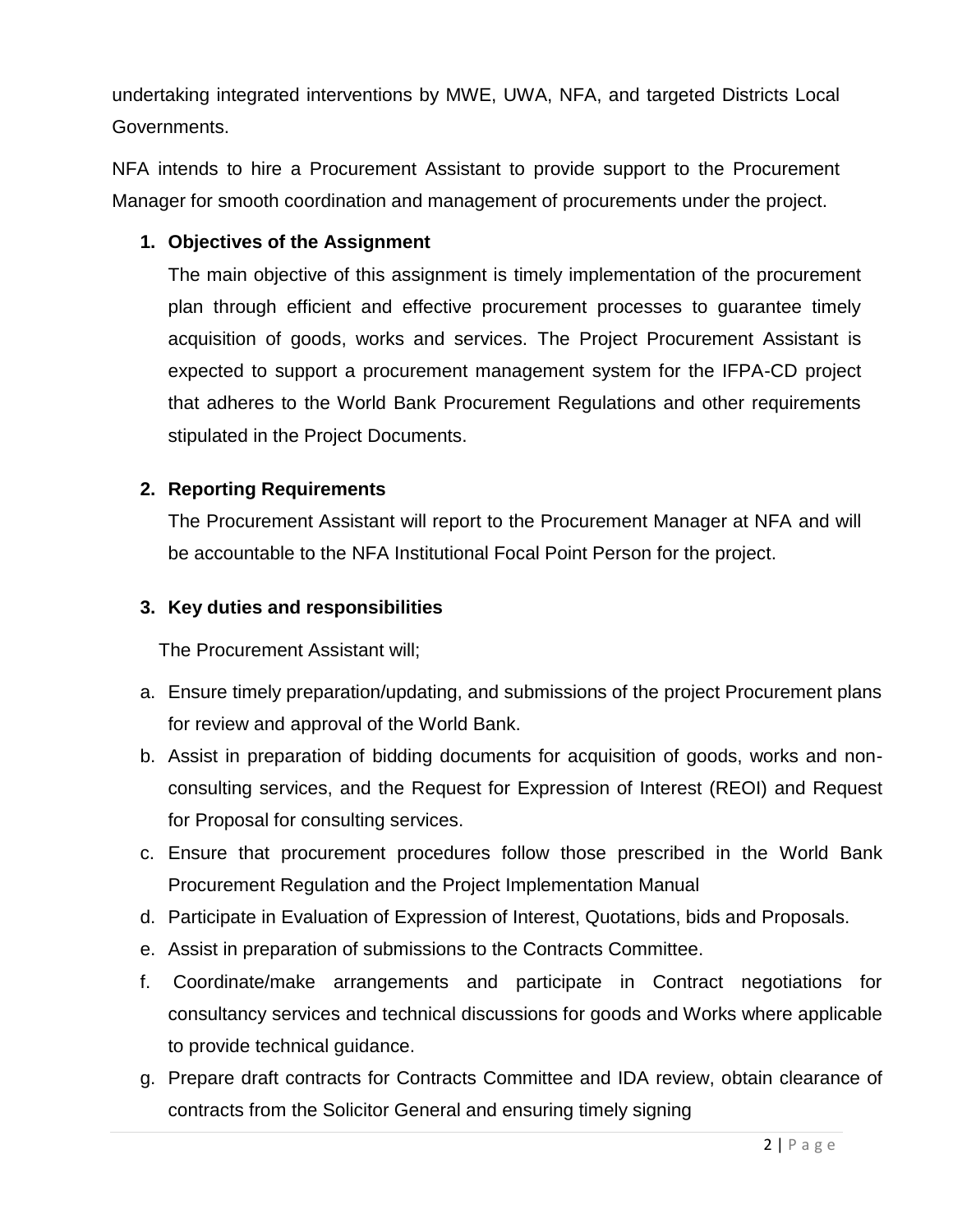- h. Verify that Procurement requests are in accordance to the approved Procurement Plan.
- i. Maintain project procurement records and ensure timely upload of all documentation in the Bank's STEP system
- j. Prepare and publish general and specific procurement notices/invitation for bids and REOIs
- k. Prepare procurement inputs to quarterly FMR progress reports.
- l. Monitor and track contracts being processed, identify constraints/challenges/issues especially deviations from agreed procurement schedules and seek to resolve issues in a timely manner in appropriate consultation with Management.
- m. Facilitate the Post Procurement Reviews (PPR) exercise, and follow up implementation of PPR recommendations
- n. Prepare and update the Procurement/Contract Register (List of all procurement contracts awarded)
- o. Any other duties that may be assigned by his/her Superiors from time to time in furtherance of the above responsibilities.

## **4. Required qualifications, work experience and interpersonal attributes/ Competencies.**

- Bachelor's degree (Honours) in Procurement and Supply Chain Management or Business Studies/Administration from a recognized institution.
- A professional qualification in procurement from a recognized institution (e.g. Chartered Institute of Purchasing and Supply (CIPS), Institute of Supply Management (ISM),etc. will be an added advantage.
- A strong working experience of at least 3 years' general experience in procurement services in a public sector with a demonstrated track record
- At least 1 year procurement experience under projects financed by Multilateral Development Institutions like World Bank, AfDB, IsDB
- Work experience with IDA funded projects will be an added advantage
- Good demonstrated knowledge in the application of the PPDA Act and **Regulations**